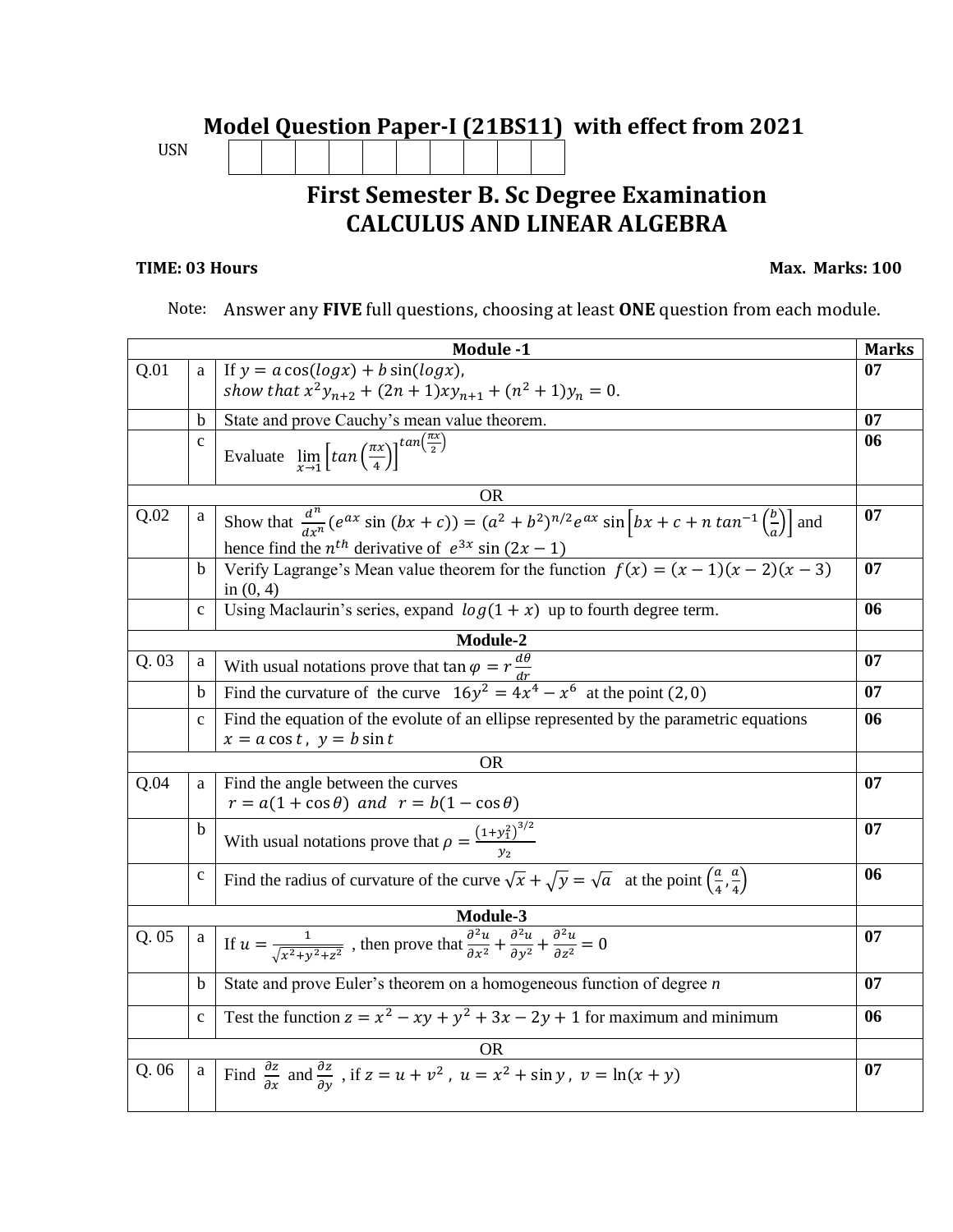|           | b            | Find the Jacobian of the transformation<br>07                                                                                                                                                   |    |  |  |  |
|-----------|--------------|-------------------------------------------------------------------------------------------------------------------------------------------------------------------------------------------------|----|--|--|--|
|           |              | $x = r \sin \theta \cos \varphi$ , $y = r \sin \theta \sin \varphi$ , $z = r \cos \theta$                                                                                                       |    |  |  |  |
|           | $\mathbf c$  | Expand $tan^{-1}\left(\frac{y}{x}\right)$ in powers of $(x - 1)$ and $(y - 1)$ up to third – degree terms.                                                                                      | 06 |  |  |  |
|           |              | Module-4                                                                                                                                                                                        |    |  |  |  |
| Q. 07     | a            | Find the rank of the matrix<br>$\begin{bmatrix} 0 & 1 & -3 & -1 \\ 1 & 0 & 1 & 1 \\ 3 & 1 & 0 & 2 \\ 1 & 1 & -2 & 0 \end{bmatrix}$                                                              | 06 |  |  |  |
|           | $\mathbf b$  | Solve the system of equations by Gauss elimination method<br>07<br>$3x + y + 2z = 3$ , $2x - 3y - z = -3$ , $x + 2y + z = 4$                                                                    |    |  |  |  |
|           | $\mathbf{C}$ | Using LU decomposition method, solve<br>$x + y + z = 9;$<br>$x - 2y + 3z = 8;$<br>$2x + y - z = 3$                                                                                              | 07 |  |  |  |
| <b>OR</b> |              |                                                                                                                                                                                                 |    |  |  |  |
| Q.08      | a            | Test for consistency and solve<br>$5x + 3y + 7z = 4$ ;<br>$3x + 26y + 2z = 9$ ;<br>$7x + 2y + 10z = 5$                                                                                          | 06 |  |  |  |
|           | $\mathbf b$  | Solve the system of equations by Gauss Jordan method<br>07<br>$x + y + z = 15$ ,<br>$3x - 3y + z = 1$ ,<br>$x + 2y - z = 6$                                                                     |    |  |  |  |
|           | $\mathbf{C}$ | Using Crout's method solve the equations<br>$x + y + z = 7$ ,<br>$x + 2y + 3z = 16$<br>$x + 3y + 4z = 22$                                                                                       | 07 |  |  |  |
| Module-5  |              |                                                                                                                                                                                                 |    |  |  |  |
| Q.09      | a            | Find the Eigen values and the corresponding Eigen vectors of the matrix<br>07<br>$\begin{bmatrix} 1 & 3 \\ 5 & 1 \end{bmatrix}$<br>$\begin{array}{c} 1 \\ 1 \end{array}$<br>$\overline{3}$<br>1 |    |  |  |  |
|           | $\mathbf b$  | State and prove Cayley-Hamilton theorem and verify the theorem for the matrix<br>$A =$<br>$\begin{bmatrix} 1 \\ 2 \end{bmatrix}$<br>$\frac{4}{3}$ .                                             |    |  |  |  |
|           | $\mathbf c$  | Reduce the quadratic form $3x^2 + 5y^2 + 3z^2 - 2yz + 2zx - 2xy$ to the canonical form<br>and specify the matrix of transformation.                                                             | 06 |  |  |  |
| <b>OR</b> |              |                                                                                                                                                                                                 |    |  |  |  |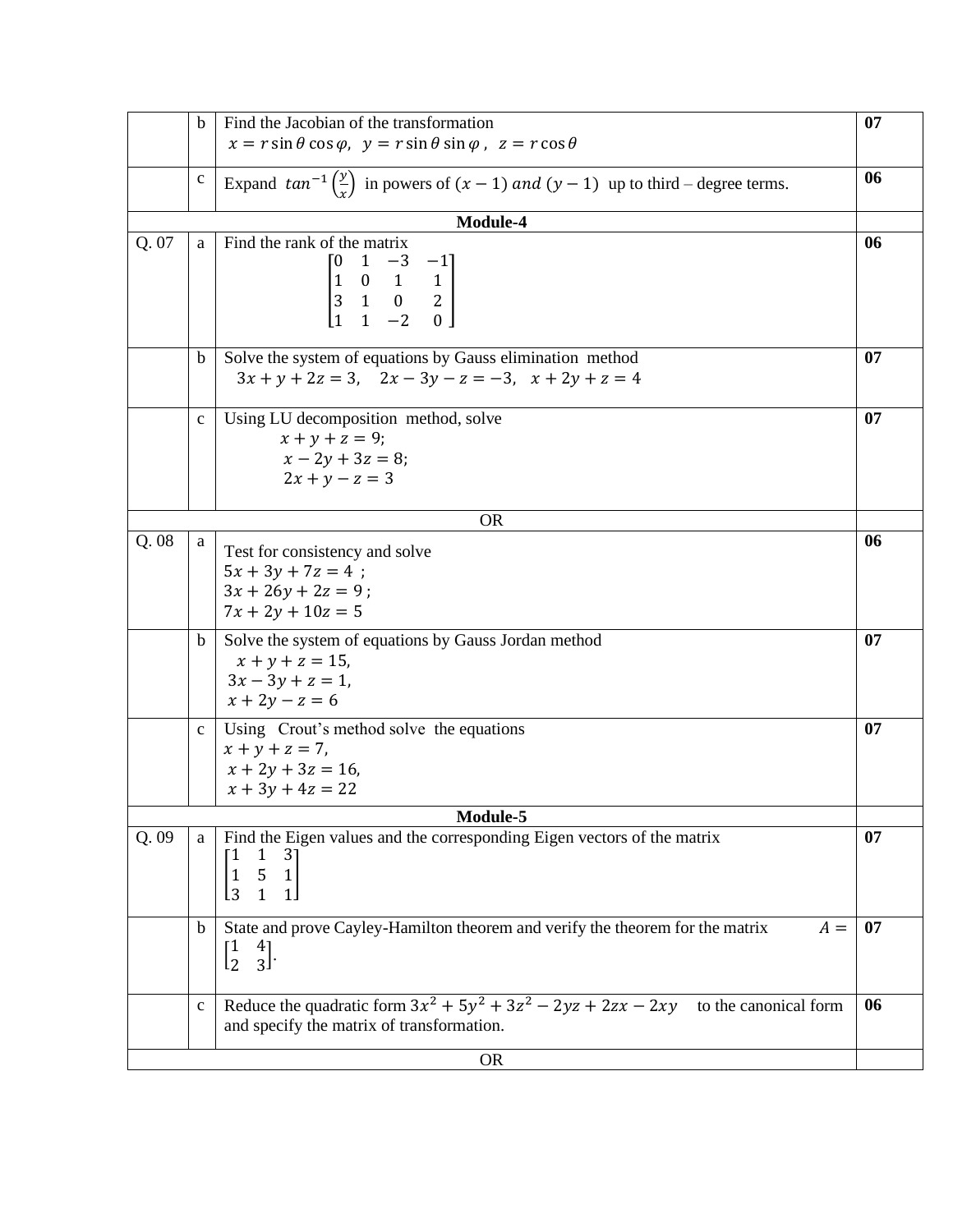| Q.10 | a             | Using Cayley-Hamilton theorem find $A^{-1}$ , if $A = \begin{bmatrix} 0 & 1 & 0 \\ 0 & 1 & 0 \end{bmatrix}$                                                     | 07 |  |
|------|---------------|-----------------------------------------------------------------------------------------------------------------------------------------------------------------|----|--|
|      | b             | Reduce the matrix $\begin{bmatrix} 4 & 0 & 1 \\ -1 & -6 & -2 \\ 5 & 0 & 0 \end{bmatrix}$ to the diagonal form                                                   | 07 |  |
|      | $\mathcal{C}$ | Show that the linear transformation<br>$y_1 = 2x_1 + x_2 + x_3$ , $y_2 = x_1 + x_2 + 2x_3$ , $y_3 = x_1 - 2x_3$ is regular. Find the inverse<br>transformation. |    |  |

|                            | Question         | <b>Bloom's Taxonomy</b><br><b>Level attached</b> | Course<br><b>Outcome</b> | <b>Program Outcome</b> |
|----------------------------|------------------|--------------------------------------------------|--------------------------|------------------------|
| Q.1                        | (a)              | L1                                               | CO 01                    |                        |
|                            | $\overline{(b)}$ | L2                                               | CO 01                    |                        |
|                            | (c)              | L3                                               | CO <sub>01</sub>         |                        |
| $\overline{\mathbf{Q}}$ .2 | (a)              | $\overline{L1}$                                  | CO <sub>01</sub>         |                        |
|                            | (b)              | L2                                               | CO 01                    |                        |
|                            | (c)              | L3                                               | CO <sub>01</sub>         |                        |
| Q.3                        | (a)              | $\overline{L2}$                                  | CO <sub>02</sub>         |                        |
|                            | (b)              | L2                                               | CO <sub>02</sub>         |                        |
|                            | (c)              | L3                                               | CO <sub>02</sub>         |                        |
| $\overline{Q.4}$           | (a)              | $\overline{L2}$                                  | CO <sub>02</sub>         |                        |
|                            | (b)              | L2                                               | CO <sub>02</sub>         |                        |
|                            | (c)              | L3                                               | CO <sub>02</sub>         |                        |
| $\overline{\mathbf{Q.5}}$  | (a)              | L2                                               | $CO$ 03                  |                        |
|                            | (b)              | L3                                               | $CO$ 03                  |                        |
|                            | (c)              | L2                                               | CO <sub>03</sub>         |                        |
| Q.6                        | (a)              | L2                                               | $CO$ 03                  |                        |